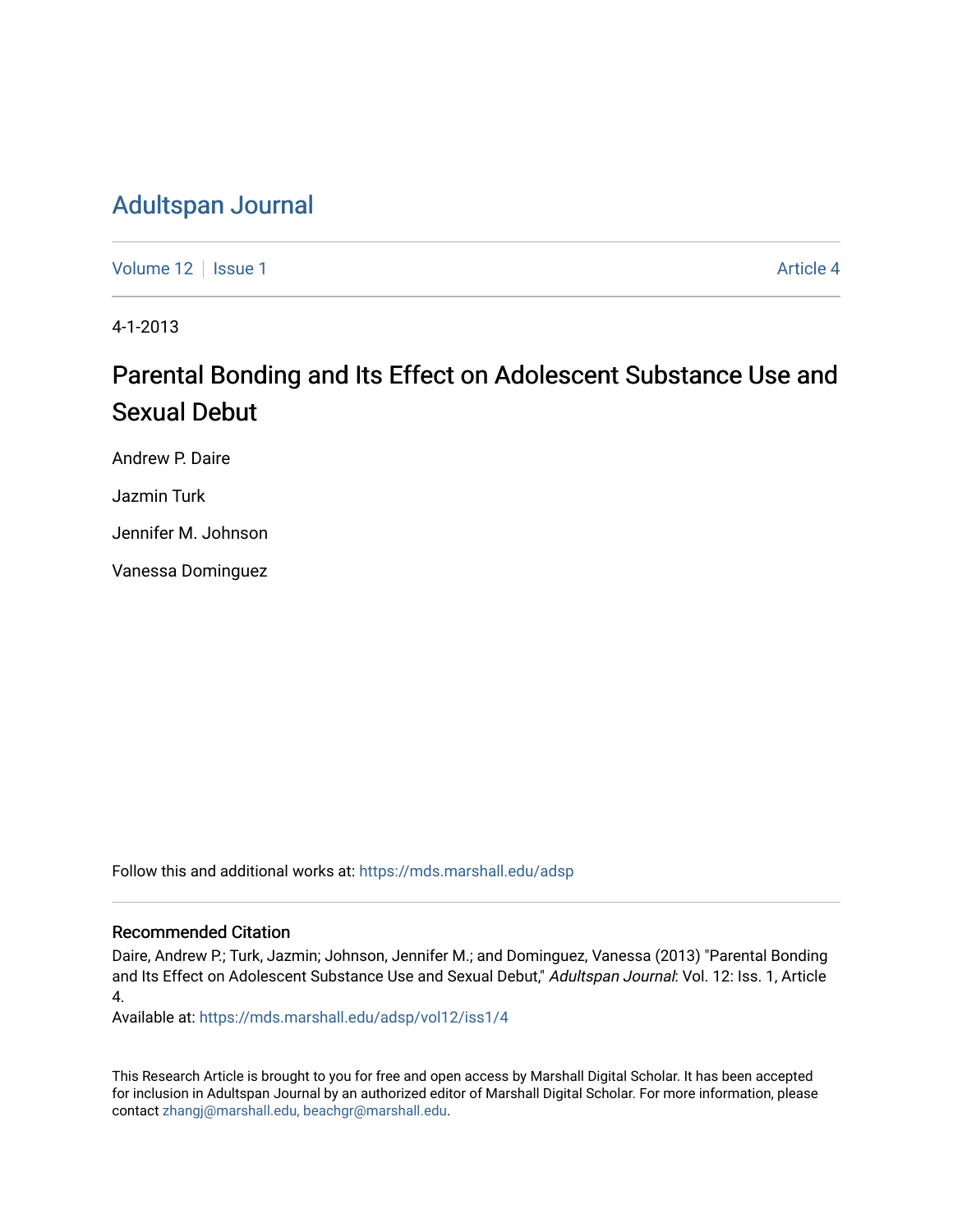# **Parental Bonding and Its Effect on Adolescent Substance Use and Sexual Debut**

## **Andrew P. Daire, Jazmin Turk, Jennifer M. Johnson, and Vanessa Dominguez**

*The purpose of this study was to examine associations among parental bonding factors and the early onset of sexual behaviors and substance use. Significant differences were found in the levels of care among the parental status groups and among the ages of onset for alcohol use.* 

*Keywords:* parental bonding, adolescents, sexual behavior, substance use

The combination of at-risk behaviors, such as drug use and sexual activity among adolescents, continues to be a pervasive issue in the United States. According to a survey conducted by the Centers for Disease Control and Prevention (CDC) between 2006 and 2010, 43% of teenage girls and 42% of teenage boys were sexually active (Martinez, Copen, & Abma, 2011). Furthermore, the CDC reported that more than 400,000 teen girls, ages 15–19 years, give birth each year in the United States. Approximately half of sexually active individuals ages 15 to 24 acquire sexually transmitted infections (STIs). Twenty-three percent of the high school students who had sex drank alcohol or used drugs before their last sexual encounter. Bryan, Schmiege, and Magnan (2012) found that greater marijuana use was associated with decreased condom use in at-risk teens. Alcohol use was associated with greater changes in the number of sexual partners (Dogan, Stockdale, Widaman, & Conger, 2010). Lowered inhibitions resulting from drug or alcohol use led to decreased condom use, which may have long-term implications, such as unplanned pregnancies and STIs (Roche et al., 2005).

Unplanned pregnancies and STIs in adolescents result in costly ramifications for both individual families and society. On a micro level, unplanned pregnancies can result in limited future employment opportunities, economic dependence due to high percentages of adolescent mothers not completing high school, and poverty (Domenico & Jones, 2007), whereas having an STI

*Andrew P. Daire and Vanessa Dominguez, Department of Educational and Human Sciences, University of Central Florida; Jazmin Turk, School of Psychological and Behavioral Sciences, University of West Florida; Jennifer M. Johnson, Department of Educational Leadership, Counseling, and Foundations, University of New Orleans. Correspondence concerning this article should be addressed to Andrew P. Daire, Department of Educational and Human Sciences, University of Central Florida, PO Box 161250, Orlando, FL 32816-1250 (e-mail: Andrew.Daire@ucf.edu).* 

*© 2013 by the American Counseling Association. All rights reserved.*

. . . . . . . . . . . . . . . . . . . . . . . . . . . . . . . . **54 ADULTSPAN***Journal April 2013 Vol. 12 No. 1*

Published by Marshall Digital Scholar, 2022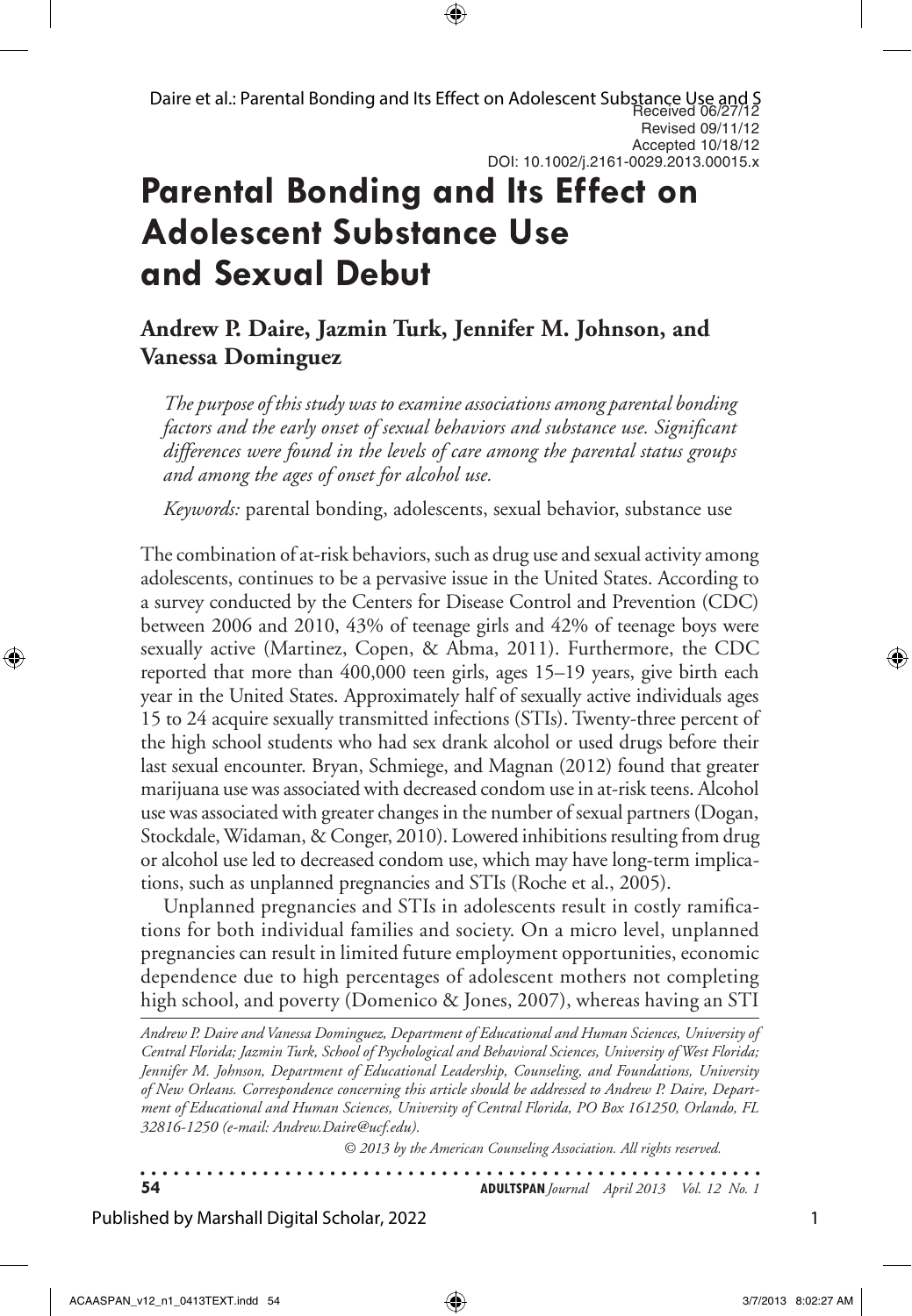can result in increased medical costs for the adolescent and his or her family. On a societal level, the National Center for Health Statistics (2010) reported that teen pregnancy costs the United States \$9 billion annually. Nonetheless, adolescent at-risk behaviors do not occur in a vacuum. External variables, such as parental divorce, parenting style, parenting structure, and parental bonding may be contributing factors to increased occurrences of pregnancies and STIs in adolescents.

A number of researchers found a link between parental divorce and adolescent behavior. Moore and Buehler (2011) found that adolescent problem behavior was linked to parental divorce proneness due to decreased parental efficacy. Longmore, Manning, and Giordano (2001) found that both divorce and remarriage disrupts primary bonds between parents and children. For example, single parents exerted less influence over their children and found it more difficult to manage and discipline their children (Longmore et al., 2001). Dittus, Jaccard, and Gordon (1997) reported that adolescents were older at sexual debut when coming from a two-parent household with both biological parents. Adolescents from nontraditional families were more likely to report using drugs and alcohol, compared with adolescents from traditional family households with both biological parents (Eitle, 2005). Consequently, these researchers found that family structure influenced both sexual debut and the onset of drug use in adolescents.

As previously mentioned, research has suggested that parenting style and support also play a role in adolescent behaviors (Longmore et al., 2001; Upchurch, Aneshensel, Sucoff, & Levy-Storms, 1999). Parental control, such as setting firm rules and monitoring activities, contributed to a foundation that proved important in protecting adolescents from sexually risky behaviors (Roche et al., 2005). However, adolescents who perceived their parents as overly controlling were more likely to be sexually active at an early age (Upchurch et al., 1999). Recent research also suggested that a positive relationship with both parents might delay or discourage adolescent sexual debut. Deptula, Henry, and Schoeny (2010) found that a higher quality parent–adolescent relationship was associated with lower levels of adolescent unprotected intercourse and intercourse initiation. Furthermore, stronger relationship quality was associated with lower levels of STIs in young adults. Parent and family connectedness contributed positive influences on adolescent sexual behavior (Markham et al., 2010). Regnerus and Luchies (2006) found that girls delayed sexual debut and reported fewer sexual partners when they possessed highquality relationships with their fathers. One aspect not thoroughly addressed in these aforementioned studies was what "high-quality" or "positive" meant with respect to parent–adolescent relationships.

A variety of parental influences, including (a) the nature of parental monitoring and discipline, (b) parent–child attachment, (c) education, and (d) parental drug use served as predictive factors for teen alcohol and drug use (Eitle, 2005). Parents who directly or indirectly suggested the permissibility of substance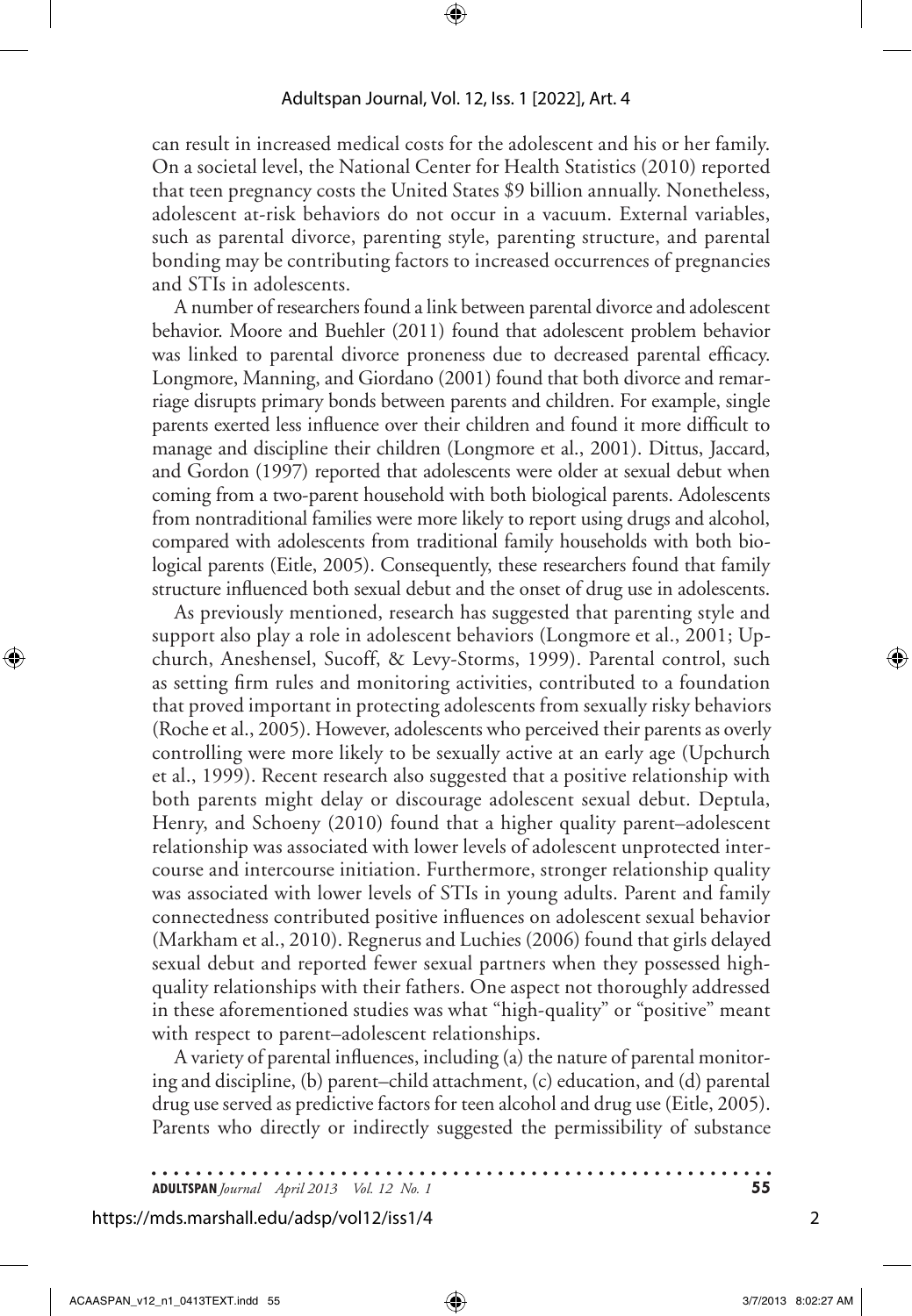use resulted in adolescents who were more likely to engage in substance use (Macaulay, Griffin, Gronewold, Williams, & Botvin, 2005). Macaulay et al. (2005) also found that poor parental monitoring and support was associated with greater adolescent substance use, along with greater delinquency and aggression. Furthermore, weak parental attachment or supervision may leave adolescents more susceptible to negative peer pressure (Eitle, 2005). Fletcher, Steinberg, and Williams-Wheeler (2004) reported lower rates of substance use in adolescents who perceived their parents as warm (i.e., loving, responsive, and involved) and whose parents actively sought information regarding their day-to-day activities. Overall, children benefited from dependable, respectful, and responsive parenting along with high-quality parental interactions (Broman, Reckase, & Freedman-Doan, 2006; Bronte-Tinkew, Moore, & Carrano, 2006).

The difference between parents setting firm rules and being controlling is a continuum of parental control that warrants additional investigation in the literature. For this reason, this study aimed to investigate the associations and differences among parental bonding and the onset of adolescent sexual behavior and substance use. Two research questions and four null hypotheses were developed. The first research question examined what associations exist between parental care and overprotection by family status. The only hypothesis examined for this research question was that no differences will exist in parental care and overprotection between three different family structures (two-biological-parent household, single mother, and two-parent household with repartnered biological mother). The second research question examined what differences exist in parental care and overprotection and age of onset for alcohol use, drug use, and coital debut. Three null hypotheses were investigated:

- *Hypothesis 1*: The level of parental care and parental overprotection has no effect on the age of onset of alcohol use.
- *Hypothesis 2*: The level of parental care and parental overprotection has no effect on the age of onset of drug use.
- *Hypothesis 3*: The level of parental care and parental overprotection has no effect on the age of onset of the experience of initial intercourse.

## **Method**

## **Participants**

A total of 771 students participated in this study with a mean age of 18.76 years (*SD* = 1.15). More women, 413 (53.6%), participated in this study than men, 358 (46.4%). The ethnicity of participants in this study was not evenly distributed. There were 500 White participants (64.8%), 83 Black (non-Hispanic) participants (10.8%), 101 Hispanic participants (13.1%), 56 Asian/Pacific Islander participants (7.3%), and 31 participants classified as other (31%). Additional demographic information is presented in Table 1.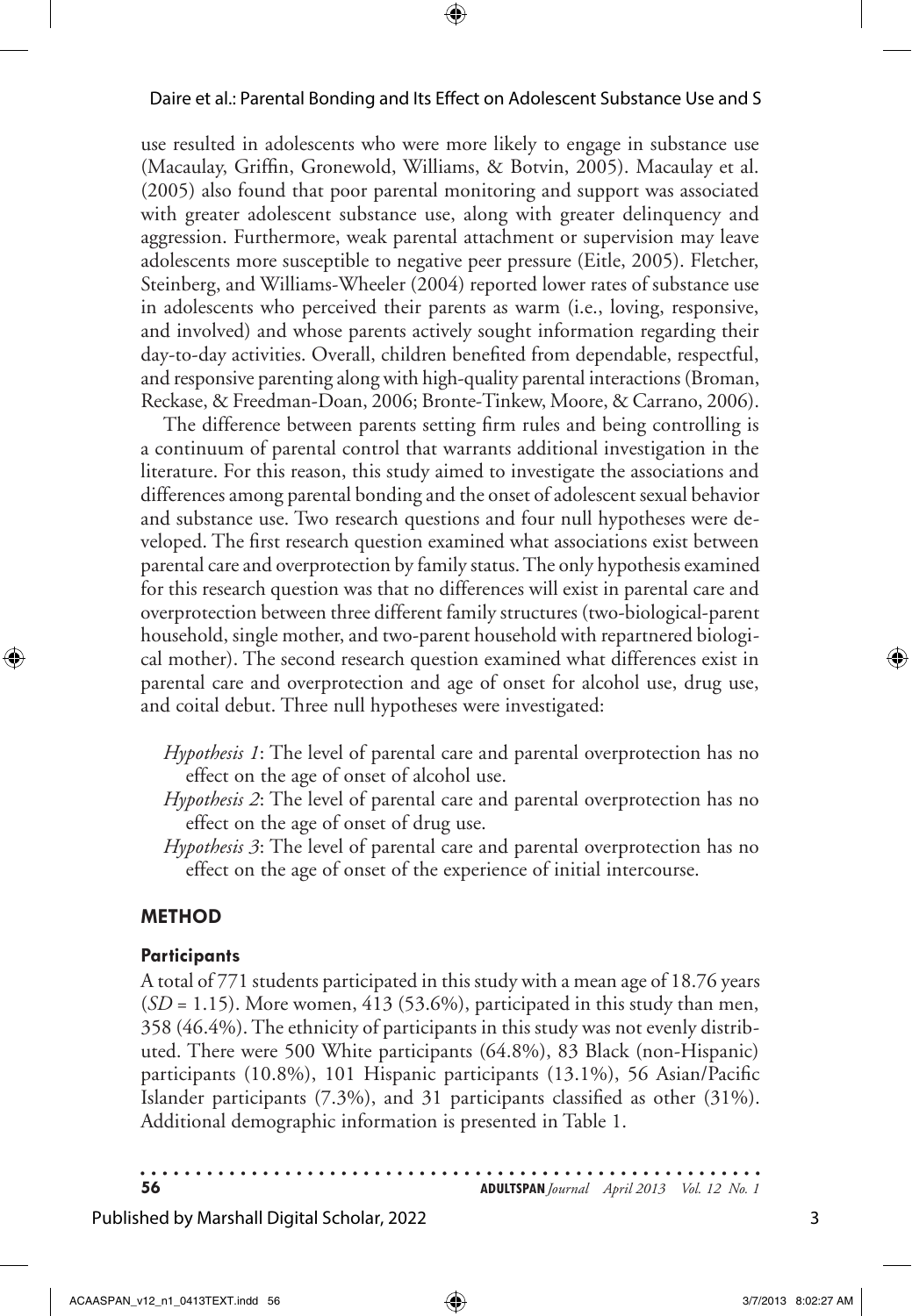## **Table 1**

| <b>Characteristic</b>          | %    | n   |
|--------------------------------|------|-----|
| Gender                         |      |     |
| Men                            | 46.4 | 358 |
| Women                          | 53.6 | 414 |
| Ethnicity                      |      |     |
| White                          | 64.8 | 500 |
| Black (non-Hispanic)           | 10.8 | 83  |
| Hispanic                       | 13.1 | 101 |
| Asian                          | 7.3  | 56  |
| Other                          | 4.0  | 31  |
| Family income                  |      |     |
| Less than \$26,000             | 8.2  | 63  |
| \$26,001-\$48,000              | 16.1 | 124 |
| \$48,001-\$70,000              | 24.5 | 189 |
| \$70,001-\$92,000              | 16.8 | 130 |
| Greater than \$92,000          | 32.7 | 252 |
| Missing data                   | 1.7  | 13  |
| Family status                  |      |     |
| Two biological parents         | 72.2 | 557 |
| Two parents, biological mother | 8.3  | 64  |
| Single mother                  | 1.6  | 12  |
| Missing data                   | 17.9 | 138 |

## **Participant Demographic Information**

### **Instruments**

The Parental Bonding Instrument (PBI; Parker, Tupling, & Brown, 1979) is a 25-item questionnaire, rated on a 4-point scale (*very like*, *moderately like*, *moderately unlike*, and *very unlike*), which asks participants to reflect on parents' behaviors and attitudes during their first 16 years. One questionnaire is completed for both the individual's mother/stepmother and father/stepfather. The scales of the questionnaire determine Parental Care (12 items) and Overprotection (13 items). According to Shifren (2008), the Care scale measures perceived emotional warmth, affection, and empathy to emotional coldness, indifference, and neglect received from a parent. The Overprotection scale measures control, intrusion, and excessive contact to items suggesting independence. Parker et al. (1979) reported moderate to strong psychometric properties for the PBI. The test–retest reliability scores were .76 for the Care scale and .63 for the Overprotection scale. The interrater reliabilities were .85 on the Care scale and .69 on the Overprotection scale, with concurrent validity scores of .77 and .78 for the Care scale and .48 and .50 for the Overprotection scale.

The Demographic & Behavior Questionnaire (DBQ) is a research-designed questionnaire, which captured pertinent demographic information from participants in the study. The first section of the questionnaire elicits students' age, sex, race/ethnicity, sexual orientation, family income, family orientation, and family structure. The next section elicits the age at which students' experimentation with the listed substances first began or whether they never engaged in the activity. The answer choices were scaled (n/a, before 10, 11–14, 15–17, and 18+). The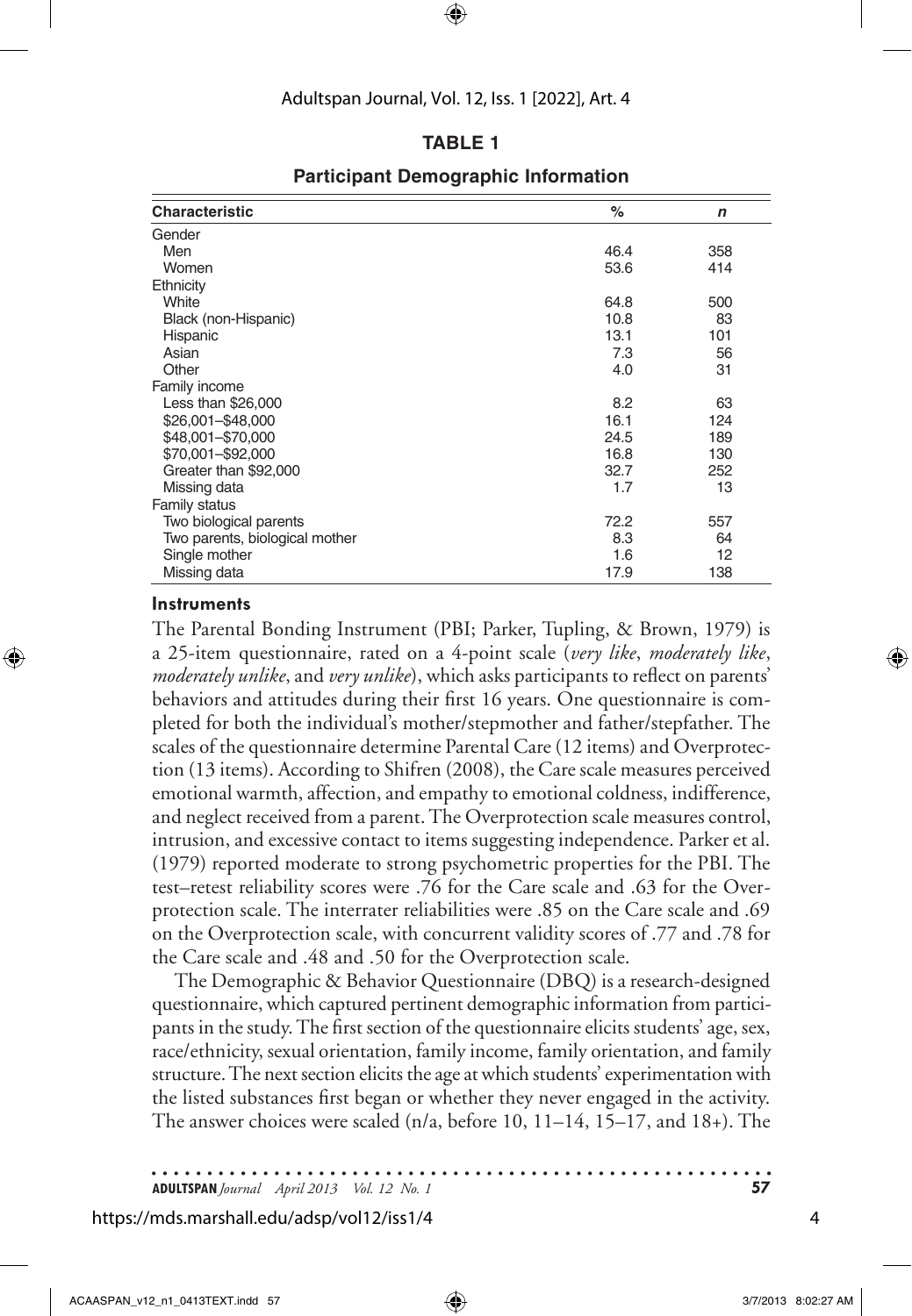final section of the questionnaire elicits the age at which students first engaged in the listed sexual behaviors or whether they never engaged in the activities. The answer choices were scaled  $(n/a, before 10, 11–14, 15–17, and 18+).$ 

## **Procedure**

The University of Central Florida Institutional Review Board for human subjects research approved this study. The study used a purposive sampling approach to identify undergraduate students in general education classes at a major metropolitan university in the southeastern region of the United States. The primary researchers contacted instructors that taught general education courses to obtain permission to introduce the study to students in their classes. Potential participants received the assembled research packets, which included two copies of the informed consent document, two copies of the PBI, and one copy of the DBQ. Participants consented to the study by signing one copy of the informed consent document and retaining a copy for their records. They also completed a PBI for one or both parents, depending on their family structure, and completed the DBQ. Upon completion, they returned the signed informed consent document separate from the PBI and DBQ, which were placed in sealed envelopes. Data were entered into the Statistical Package for Social Sciences and analyzed.

## **Results**

The variables of interest in this study were (a) parental care; (b) parental overprotection, (c) family structure (raised in two-biological-parent household, raised by single mother, or raised by two-parent household with biological mother only); and (d) debut ages of alcohol use, drug use, and coitus. The means and standard deviations of the variables of interest are presented in Table 2. The first research question examined what differences existed between parental care and overprotection by family status. A one-way between-groups analysis of variance (ANOVA) was conducted to investigate the only null hypothesis that no difference existed in parental care and parental overprotection between the three different family structures (two biological parents, single mother, and two parents with biological mother). There was a statistically significant difference between the groups at the  $p < .05$  level in paresntal care,  $F(2, 674) = 20.95$ ,  $p$ <.001. The effect size, calculated using eta squared, was .05, indicating a medium effect size. Post hoc Scheffe comparisons showed significantly higher levels of parental care in the family structure of two parents with biological mother (*M* = 24.44, *SD* = 11.27) compared to that with two biological parents (*M* = 18.09, *SD* = 9.79) and single mother (*M* = 23.83, *SD* = 9.85) compared to that with two biological parents ( $M = 18.09$ ,  $SD = 9.79$ ). Thus, children raised by single parents or biological mother with stepfather reported higher levels of care than those raised in a household with both biological parents.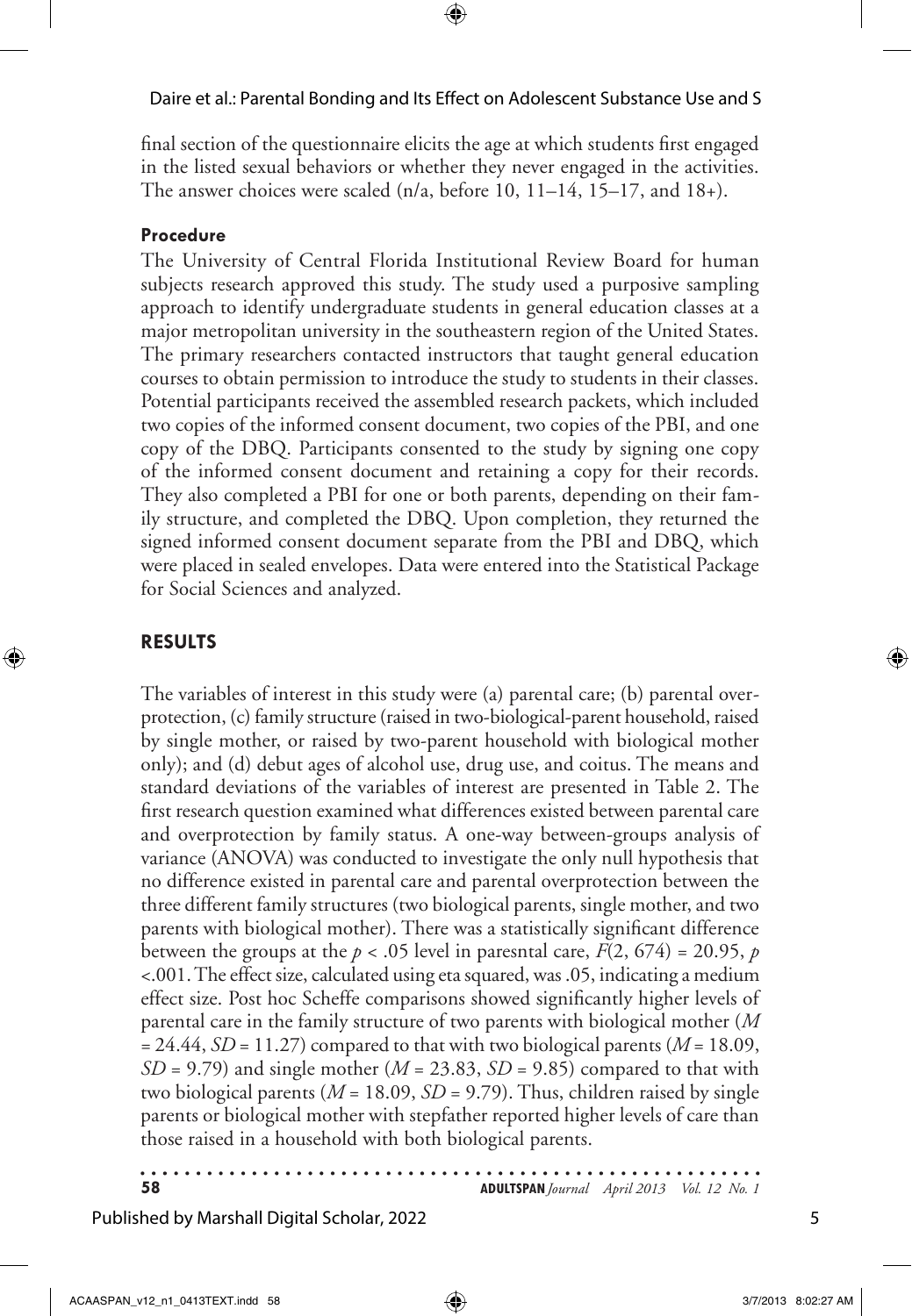## **Table 2**

| Variable                       | $\mathbf n$ | М     | SD    |
|--------------------------------|-------------|-------|-------|
| Family structure               |             |       |       |
| Parental care                  |             |       |       |
| Two biological parents         | 530         | 18.09 | 9.79  |
| Two parents, biological mother | 59          | 24.44 | 11.27 |
| Single mother                  | 88          | 23.83 | 9.85  |
| Total                          | 677         | 19.39 | 10.22 |
| Parental overprotection        |             |       |       |
| Two biological parents         | 533         | 53.64 | 12.37 |
| Two parents, biological mother | 59          | 50.36 | 12.69 |
| Single mother                  | 90          | 51.21 | 11.36 |
| Total                          | 682         | 53.03 | 12.31 |
| Alcohol                        |             |       |       |
| Parental care                  |             |       |       |
| Under 15                       | 194         | 21.69 | 10.87 |
| Between 15 and 18              | 388         | 19.02 | 10.14 |
| Over 18                        | 21          | 18.48 | 10.35 |
| Total                          | 603         | 19.86 | 10.44 |
| Parental overprotection        |             |       |       |
| Under 15                       | 200         | 52.05 | 13.37 |
| Between 15 and 18              | 391         | 53.46 | 12.03 |
| Over 18                        | 21          | 51.43 | 9.43  |
| Total                          | 612         | 52.93 | 12.41 |
| Drugs                          |             |       |       |
| Parental care                  |             |       |       |
| Under 15                       | 44          | 21.30 | 9.86  |
| Between 15 and 18              | 280         | 21.07 | 11.43 |
| Over 18                        | 15          | 15.33 | 8.37  |
| Total                          | 339         | 20.84 | 11.16 |
| Parental overprotection        |             |       |       |
| Under 15                       | 44          | 51.80 | 14.62 |
| Between 15 and 18              | 288         | 51.98 | 13.24 |
| Over 18                        | 16          | 55.63 | 12.30 |
| Total                          | 348         | 52.12 | 13.36 |
| Coitus                         |             |       |       |
| Parental care                  |             |       |       |
| Under 15                       | 33          | 22.70 | 13.00 |
| Between 15 and 18              | 388         | 20.62 | 10.59 |
| Over 18                        | 22          | 20.00 | 9.82  |
| Total                          | 443         | 20.75 | 10.74 |
| Parental overprotection        |             |       |       |
| Under 15                       | 35          | 53.06 | 12.23 |
| Between 15 and 18              | 392         | 52.30 | 12.63 |
| Over 18                        | 22          | 54.27 | 12.84 |
| Total                          | 449         | 52.45 | 12.59 |

**Means and Standard Deviations of Variables of Interest**

Additionally, there was a statically significant difference at the *p* < .05 level in parental overprotection,  $F(2, 679) = 3.04$ ,  $p = .05$ . However, the effect size, calculated using eta squared, was .01, indicating a small effect size. Post hoc comparisons showed no significance in multiple comparisons, which can be explained by the small effect size of .01.

The second research question examined what differences exist in parental care and overprotection and age of onset for alcohol use, drug use, and coital

https://mds.marshall.edu/adsp/vol12/iss1/4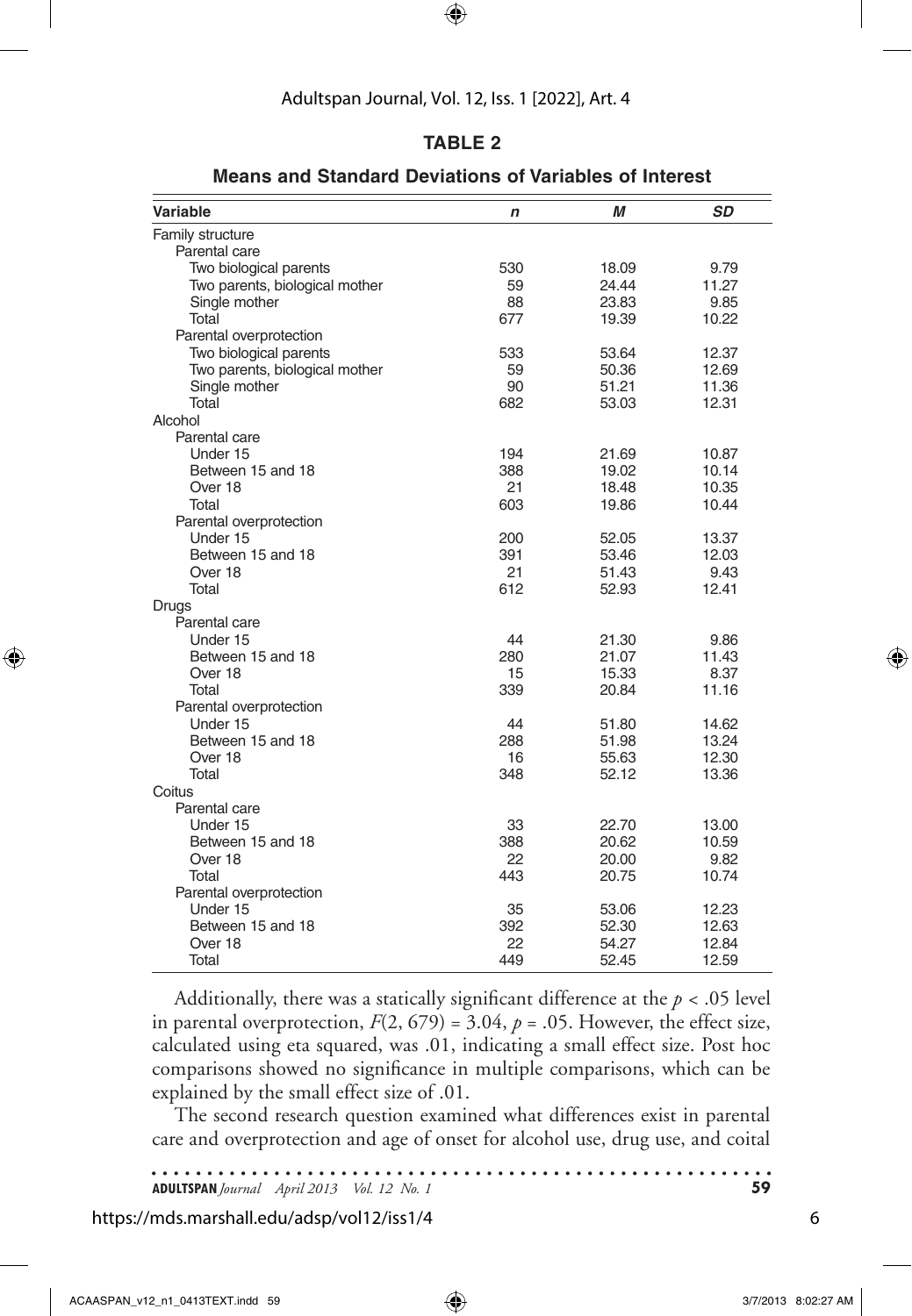debut. Three null hypotheses were investigated using one-way between-groups ANOVAs. The results indicated a statistically significant difference at the *p* < .05 level in the first null hypothesis regarding parental care and onset of alcohol use,  $F(2, 600) = 4.44$ ,  $p = .012$ . Post hoc Scheffe comparisons showed that parental care was significantly higher in the under 15 ( $M = 21.3$ ,  $SD =$ 9.86) group compared to the 15–18 (*M* = 21.07, *SD* = 11.42) age group. The effect size, calculated using eta squared, was only .01, indicating a small effect size. Post hoc comparisons showed no significance in multiple comparisons, which can be explained by the small effect size of .01. Thus, respondents who reported alcohol use debut before the age of 15 had a significantly higher level of parental care than those who reported onset of alcohol use after the age of 15. No significant differences were found in the second  $[F(2, 336) = 1.93, p$ = .15] and third  $[F(2, 440) = .62, p = .54]$  null hypotheses related to debut of drug use and coitus.

## **Discussion**

This study sought to investigate the associations and differences among parental bonding and the onset of adolescent sexual behavior and substance use. We found that parental care was significantly higher in households with two biological mothers or single mothers compared with two biological parents. According to the PBI (Parker et al., 1979), care was defined as emotional warmth, empathy, and closeness in a child's bond with his or her parent. However, respondents indicated their perception of the adolescent–parent relationship. Smetana (1995) reported that divorced, unremarried mothers were more permissive, less controlling, and provided less chaperonage than mothers in intact families, which could be perceived as more empathy and closeness. Higher levels of care in single mother and two-parent, biological mother households may first appear counterintuitive. However, the literature has suggested that divorce disrupts the primary bonds between parents and children, so there may be an overpermissiveness in parenting in single mother and two-parent, biological mother households, which accounts for the higher levels of care (Davis & Friel, 2001; Longmore et al., 2001). Research also found that children of intact, two-parent families were provided with more guidance and a more stable environment (Young, Jensen, Olsen, & Cundick, 1991).

In this study, levels of perceived care were higher in children raised by single mothers or their remarried mothers. One possible reason was that the parent– child relationships were less hierarchical and more permissive, contributing to adolescents experimenting with various behaviors earlier. Fauber, Forehand, Thomas, and Wierson (1990) had similar findings in that the parenting styles of divorced mothers were more permissive and less controlling than married mothers due to parental conflict, which contributed to a decrease in consistent and effective discipline for the child and increased the child's likelihood of engaging in more risky behavior.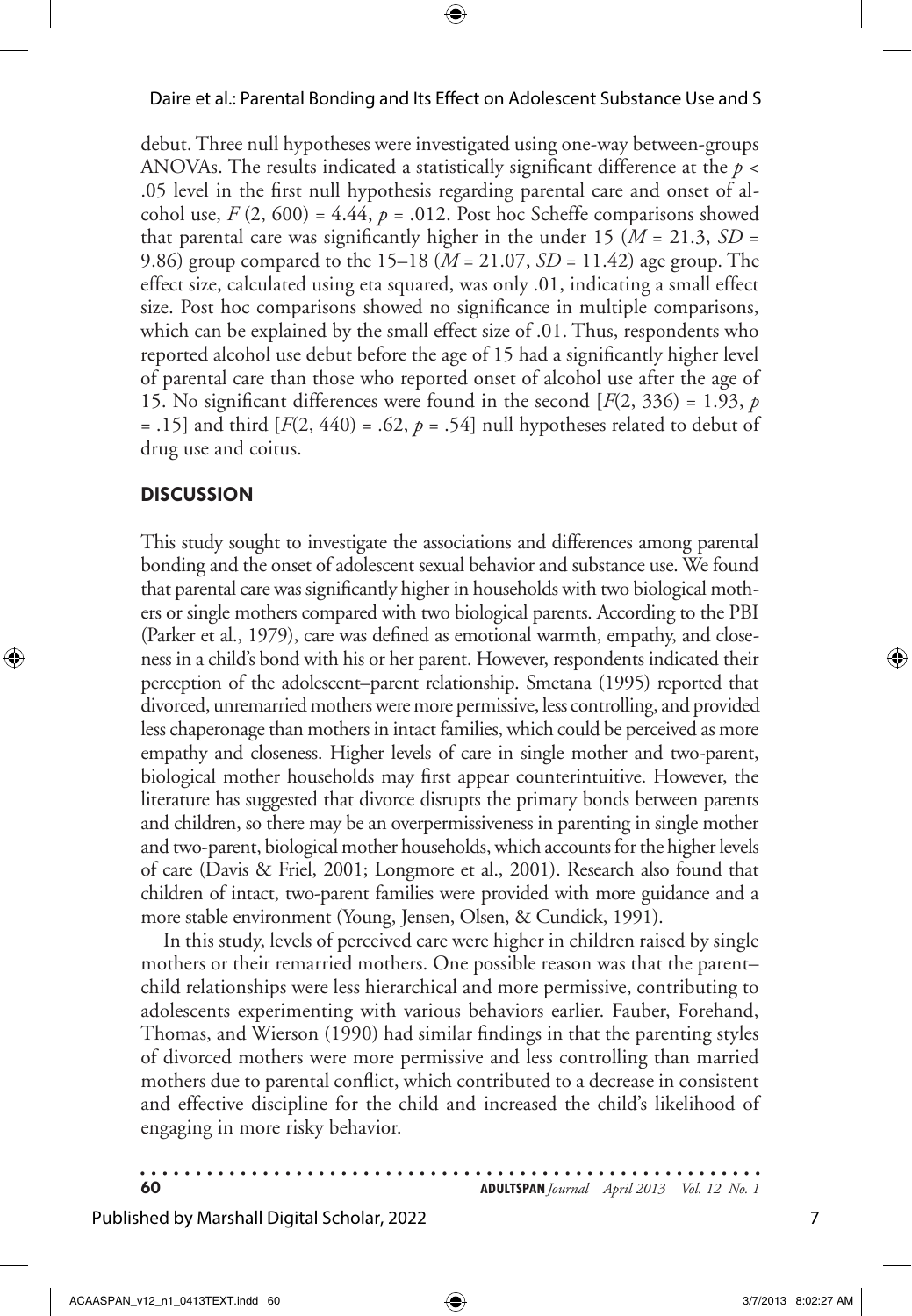The second finding indicated a significant relationship between higher levels of care and the earlier onset of alcohol use. This suggests that single and remarried mothers should consider greater caution with how they navigate parental permissiveness because adolescents from divorced parents enjoy more independence, power, and responsibility in decision making than do adolescents from married families (Gray & Steinberg, 1999; Hetherington, 1989). Earlier research (Meschke & Silbereisen, 1997; Miller & Moore, 1990; White & DeBlassie, 1992) found a relationship between a lack of parental control and an increase in adolescent risky behavior. Previous research also supported the suggestion that permissiveness might be an explanation for the significant finding related to high levels of perceived parental care and earlier onset of alcohol use. Davis and Friel (2001) suggested that relationships exist between permissiveness and early onset of risky adolescent behavior. Eitle (2005) found that family structure influenced alcohol use in adolescents, and children from nontraditional families were more likely to start using alcohol at an earlier age. Miller and Moore (1990) and Thorton (1991) also indicated that mothers from single-parent households and two-parent, biological mother households and their children have more permissive attitudes regarding sexual behavior due to divorce and the mother's courtship process. Future research should evaluate if a relationship exists among parental control, permissiveness, and perceived levels of care.

These findings on parental care, early onset of alcohol use, and sexual debut represent a growing phenomenon of which school personnel (e.g., principals, school counselors, teachers) and mental health counselors must be aware. School professionals are in a unique position (Brener, Weist, Adelman, Taylor, & Vernon-Smiley, 2007) in that they are in contact with adolescents throughout the school day and can identify at-risk behaviors. As a result, school personnel's heightened awareness of adolescent behaviors (e.g., alcohol use and early onset of sexual activity) can increase support to the student. Therefore, individual and group intervention programs, like student assistance programs and psychoeducation support groups, respectively, can provide an extra layer of support to adolescents with at-risk behaviors (Burrow-Sanchez, Jenson, & Clark, 2009). Furthermore, school zero-tolerance policies may be modified to allow for graduated discipline (e.g., early response system) and to provide students with an opportunity to utilize services to improve their behavior before expulsion or suspension (Burrow-Sanchez et al., 2009; Skiba & Knesting, 2000).

Although the findings of the study add to the body of literature on parental bonding and substance use and sexual debut of adolescents, limitations exist. For example, the sample of participants was not representative of the population. Approximately 72.2% of the study participants came from households with two biological parents, whereas the national average of divorce is approximately 50%. Additionally, the sample population comprised college students, whereas examination of data from high school students would afford greater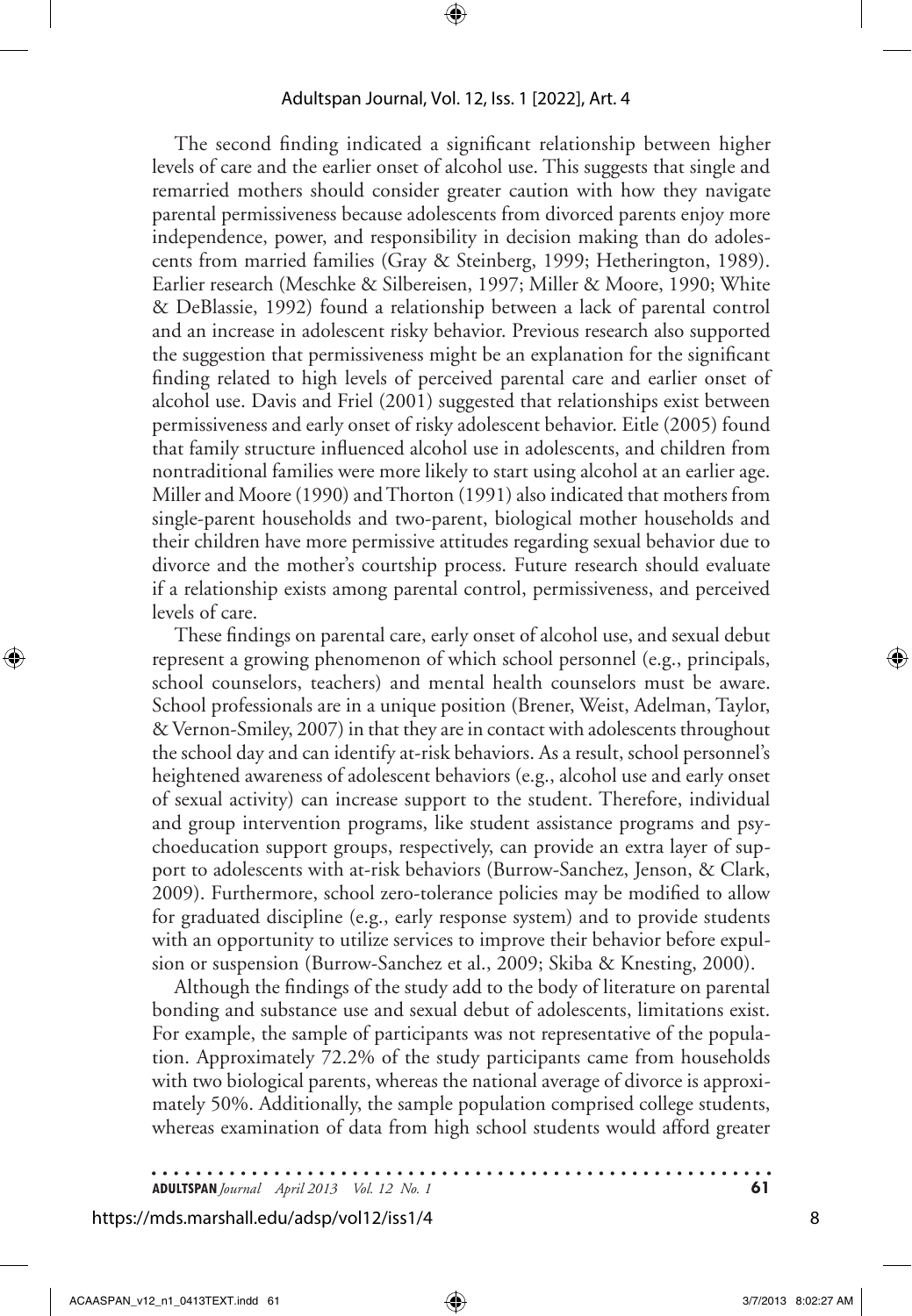generalizability. Although significance was found in this study, findings may have been even stronger with a more heterogeneous population. Also, the sample was not diverse. Approximately 64.8% of the participants were White, 13.1% were Hispanic, and 10.8% were Black. An ethnically heterogeneous sample of participants could have yielded different results. Also, this study was based on cross-sectional data on association. Thus, it would be difficult to tell if certain risky behaviors led to participants' recollection of their responses to the PBI. However, it does shed light on possible causal influences to be examined in future research. Lastly, this study was retrospective in that participants were asked to remember past experiences. Consequently, there is a possibility for error in participants' memory recollection.

Those challenges to this study provide areas of opportunity for future studies as researchers continue to explore the relationship between parental bonding and adolescent risk behaviors. Further research implications can include the examination of whether greater permissiveness exists with more parental care, possibly contributing to earlier onset of alcohol use. Additionally, further research should explore the courtship process of single mothers and its effect on alcohol and the experience of initial intercourse. Finally, future studies should explore whether more parental care is related to lower parental overprotection.

#### **Conclusion**

Research indicated that half of all children in the United States live with a single parent, usually with their mothers, after divorce (Amato, 2000). In this study sample, children from fragmented families residing with their single or repartnered mothers reported greater levels of parental care than those raised with both biological parents. Additionally, higher levels of care were correlated with earlier onset of alcohol use. Future research needs to examine the effect of permissive parenting behavior and parental control on the perceptions of children along with their resulting behaviors. This study contributes to a missing area of the research and helps to further explore the effect of family dynamics and understand risky behaviors in adolescents from traditional and nontraditional households. The results of this study enhance a better understanding of parenting behaviors' effect on high-risk adolescent behaviors, such as alcohol use and sexual debut, and can have far-reaching individual, familial, and societal implications for those working with adolescents and families.

#### **References**

Amato, P. R. (2000). The consequences of divorce for adults and children. *Journal of Marriage and the Family, 62,* 1269–1287.

Brener, N. D., Weist, M., Adelman, H., Taylor, L, & Vernon-Smiley, M. (2007). Mental health and social service: Results from the School Health Policies and Programs Study 2006. *Journal of School Health, 77,* 486–499.

. . . . . . . . . . . . **62 ADULTSPAN***Journal April 2013 Vol. 12 No. 1*

#### Published by Marshall Digital Scholar, 2022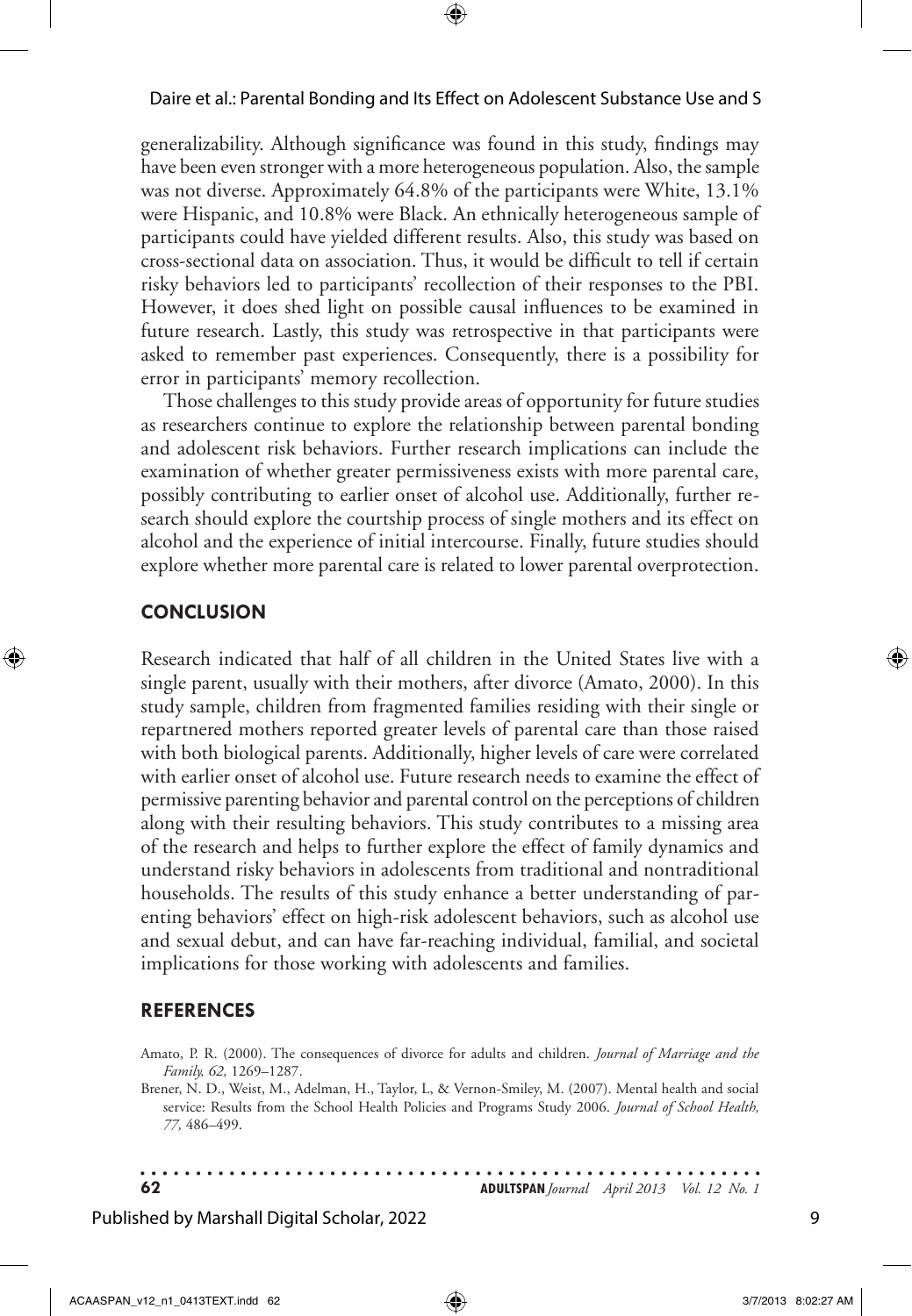#### Adultspan Journal, Vol. 12, Iss. 1 [2022], Art. 4

- Broman, C. L., Reckase, M. D., & Freedman-Doan, C. R. (2006). The role of parenting in drug use among Black, Latino and White adolescents. *Journal of Ethnicity in Substance Abuse, 5,* 39–50.
- Bronte-Tinkew, J. B., Moore, K. A., & Carrano, J. (2006). The father-child relationship, parenting styles, and adolescent risk behaviors in intact families. *Journal of Family Issues, 27,* 850–881.
- Bryan, A. D., Schmiege, S. J., & Magnan, R. E. (2012). Marijuana use and risky sexual behavior among high-risk adolescents: Trajectories, risk factors, and event-level relationships.*Developmental Psychology, 48,* 1429–1442.
- Burrow-Sanchez, J., Jenson, W., & Clark, E. (2009). School-based interventions for students with substance abuse. *Psychology in the Schools, 46,* 238–245.
- Davis, E. C., & Friel, L. V. (2001). Adolescent sexuality: Disentangling the effects of family structure and family context. *Journal of Marriage and Family, 63,* 669–681.
- Deptula, D. P., Henry, D. B., & Schoeny, M. E. (2010). How can parents make a difference? Longitudinal associations with adolescent sexual behavior. *Journal of Family Psychology, 24,* 731–739.
- Dittus, P. J., Jaccard, J., & Gordon, V.V. (1997). The impact of African American fathers on adolescent sexual behavior. *Journal of Youth and Adolescence, 26,* 445–465.
- Dogan, S. J., Stockdale, G. D., Widaman, K. F., & Conger, R. D. (2010). Developmental relations and patterns of change between alcohol use and number of sexual partners from adolescence through adulthood. *Developmental Psychology, 46,* 1747–1759.
- Domenico, D., & Jones, K. (2007). Adolescent pregnancy in America: Causes and responses. *Journal for Vocational Special Needs Education, 30,* 4–12.
- Eitle, D. (2005).The moderating effects of peer substance use on the family structure-adolescent substance use association: Quantity versus quality of parenting. *Addictive Behaviors, 30,* 963–980.
- Fauber, R., Forehand, R., Thomas, A., & Wierson, M. (1990). A mediational model of the impact of marital conflict on adolescent adjustment in intact and divorced families: The role of disrupted parenting. *Child Development, 61,* 1112–1123.
- Fletcher, A. C., Steinberg, L., & Williams-Wheeler, M. (2004). Parental influences on adolescent problem behavior: Revisiting Stattin and Kerr. *Child Development, 75,* 781–796.
- Gray, M. R., & Steinberg, L. (1999). Unpacking authoritative parenting: Reassessing a multidimensional construct. *Journal of Marriage and the Family, 61,* 574–587.
- Hetherington, E. M. (1989). Coping with family transition: Winners, losers, and survivors. *Child Development, 60,* 1–14.
- Longmore, M., Manning, W., & Giordano, P. (2001). Preadolescent parenting strategies and teens' dating and sexual initiation: A longitudinal analysis. *Journal of Marriage & Family, 63,* 322–335.
- Macaulay, A. P., Griffin, K. W., Gronewold, E., Williams, C., & Botvin, G. J. (2005). Parenting practices and adolescent drug-related knowledge, attitudes, norms and behavior. *Journal of Alcohol & Drug Education, 49,* 67–83.
- Markham, C. M., Lormand, D., Gloppen, K. M., Peskin, M. F., Flores, B., Low, B., & House, L. D. (2010). Connectedness as a predictor of sexual and reproductive health outcomes for youth. *Journal of Adolescent Health, 46,* S23–S41. doi:10.1016/j.jadohealth.2009.11.214
- Martinez, G., Copen, C. E., & Abma, J. C. (2011). Teenagers in the United States: Sexual activity, contraceptive use, and childbearing, 2006–2010 national survey of family growth. U.S. Department of Health and Human Services, Centers for Disease Control and Prevention, National Center for Health Statistics. Retrieved from http://www.cdc.gov/nchs/data/series/sr\_23/sr23\_030.pdf
- Meschke, L. L., & Silbereisen, R. K. (1997). The influence of puberty, family processes and leisure activities on the timing of first sexual experience. *Journal of Adolescence, 20,* 403–418.
- Miller, B. C., & Moore, K. A. (1990). Adolescent sexual behavior, pregnancy, and parenting: Research through the 1980s. *Journal of Marriage and Family, 52,* 1025–1044.
- Moore, M. J. C., & Buehler, C. (2011). Parents' divorce proneness: The influence of adolescent problem behaviors and parental efficacy. *Journal of Social and Personal Relationships, 28,* 634–652.
- National Center for Health Statistics. (2010). Health, United States, 2010: With special feature on death and dying (Library of Congress Catalog No. 76-647496). Retrieved from http://www.cdc.gov/nchs/ data/hus/hus10.pdf
- Parker, G., Tupling, H., & Brown, L. B. (1979). A parental bonding instrument. *British Journal of Medical Psychology, 52,* 1–10.
- Regnerus, M. D., & Luchies, L. B. (2006). The parent-child relationship and opportunities for adolescents' first sex. *Journal of Family Issues, 27,* 159–183.

**ADULTSPAN***Journal April 2013 Vol. 12 No. 1* **63**

### https://mds.marshall.edu/adsp/vol12/iss1/4